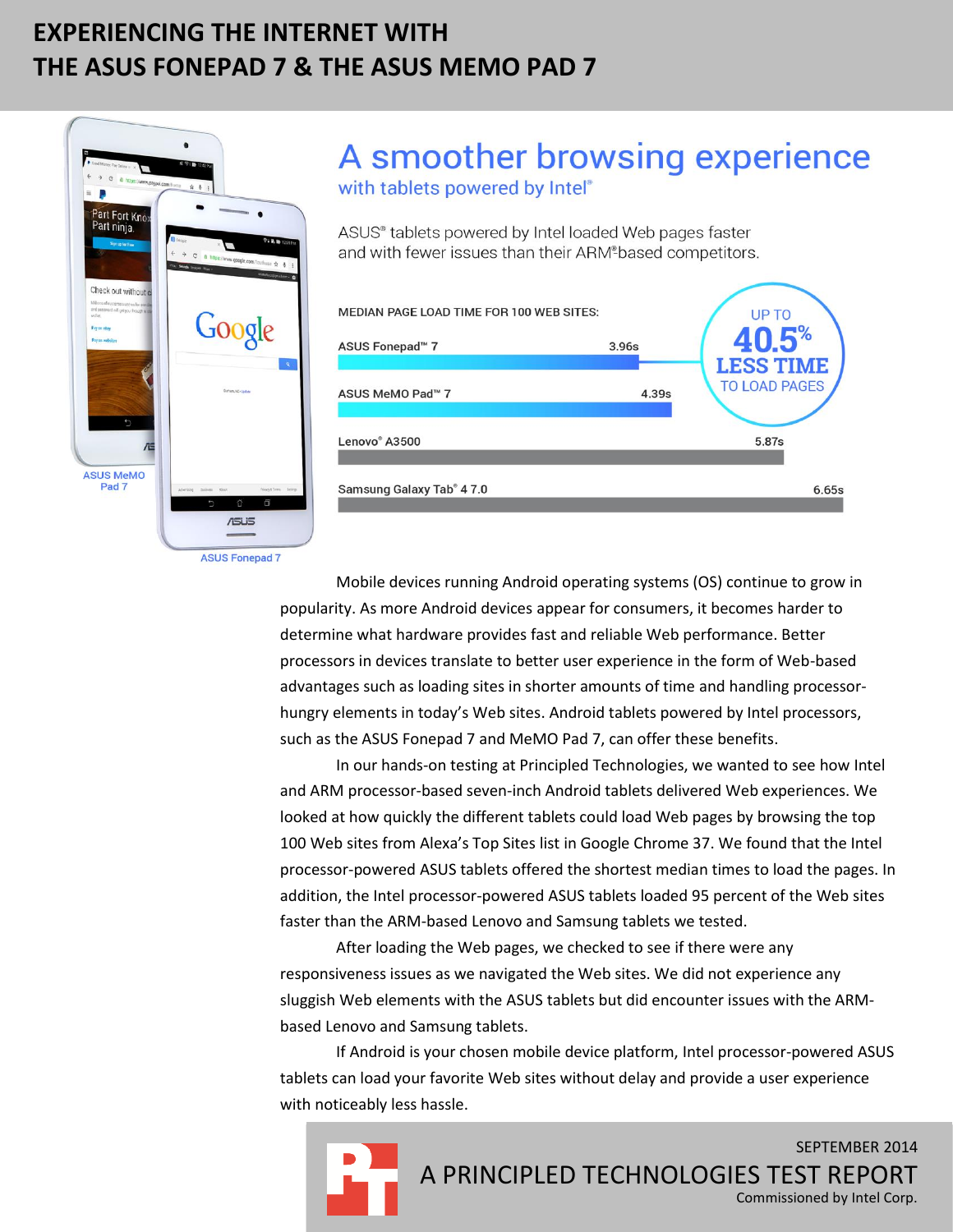### **A BETTER ANDROID WEB EXPERIENCE WITH ASUS & INTEL**

Android tablets can be great devices for browsing the Web, but not all of them deliver the same experience. Users often don't have time to wait for a Web site to load, and sluggish Web sites can be a source of frustration. Whether for work or play, users need reliable hardware to deliver Web content when they want it. We set out to see if and how processors in tablets affect a user's Web experience.

We decided to use the top 100 Web sites from Alexa's Top Sites due to their popularity and range of content and topics. For Web browsers, we used Google Chrome 37, the latest version of the popular browser available for all the tested tablets. Figure 1 shows the devices we tested, our purchase price, the processor for each tablet, and the OS.

| <b>Device</b>               | Price (USD) | <b>Processor</b>                        | <b>OS</b>     |
|-----------------------------|-------------|-----------------------------------------|---------------|
| ASUS Fonepad 7              | \$229.00    | Intel Atom Z3560                        | Android 4.4.2 |
| ASUS MeMO Pad 7             | \$134.10    | Intel Atom Z3745                        | Android 4.4.2 |
| Lenovo Tab A3500            | \$199.68    | MediaTek MTK8121<br>ARM Cortex A7       | Android 4.2.2 |
| Samsung Galaxy<br>Tab 4 7.0 | \$179.00    | Marvell PXA1L88<br><b>ARM Cortex A7</b> | Android 4.4.2 |

**Figure 1: Tested devices with operating system info.**

Se[e Appendix A](#page-4-0) for more information about the ASUS tablets. For detailed configuration information on the tested devices, see **Appendix B**. For details on how we tested, see [Appendix C,](#page-6-0) and for detailed results, see [Appendix D](#page-7-0) and [Appendix E.](#page-13-0)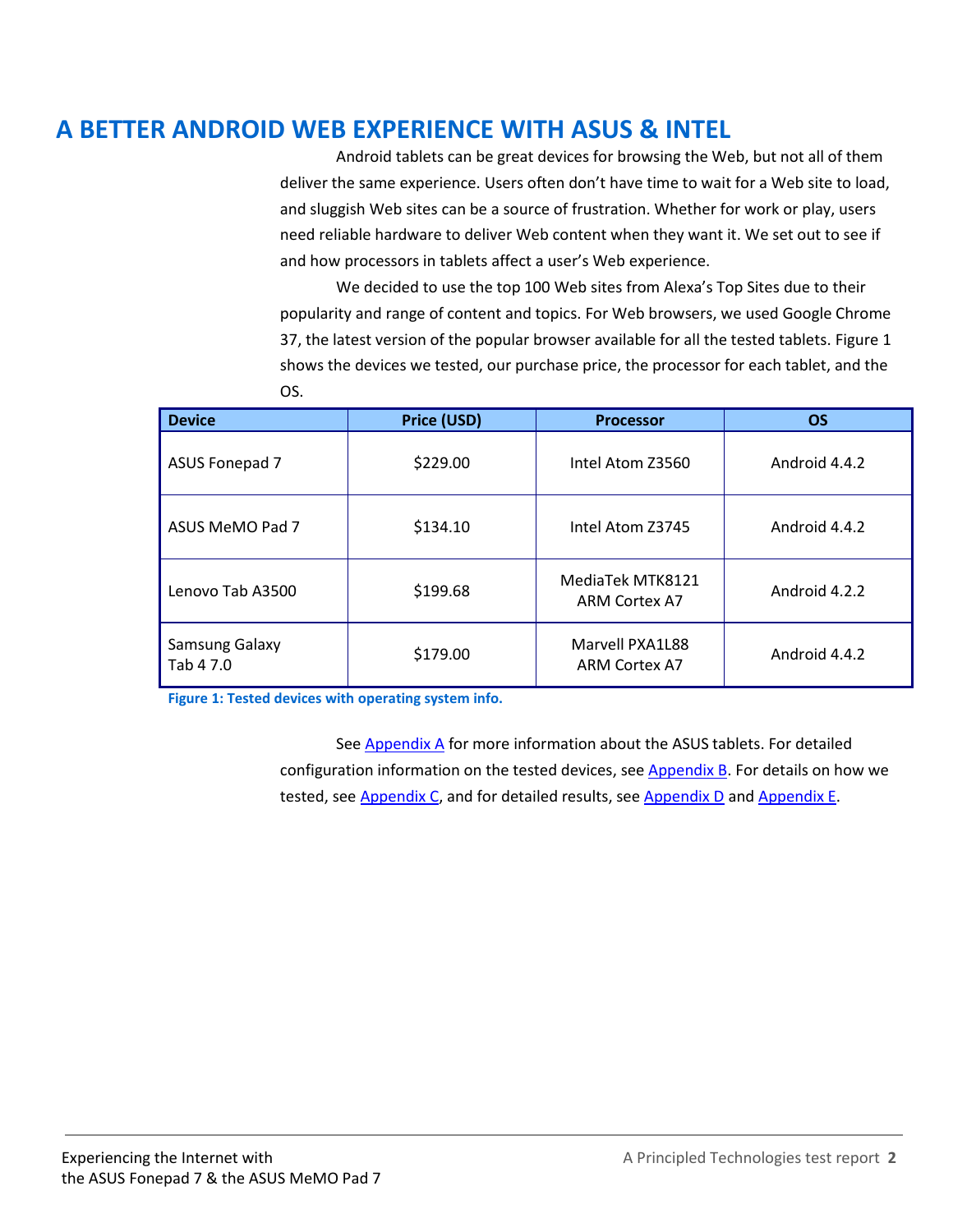### **WHAT WE FOUND**

We had a better Web-browsing experience with the Intel-based ASUS tablets than with the ARM-based tablets, the Lenovo A3500 or the Samsung Galaxy Tab 4 7.0. On average, the ASUS tablets loaded pages faster than the Lenovo A3500 and the Galaxy Tab 4 7.0. The ASUS Fonepad 7 in particular loaded most of the Web sites in less time compared to the Lenovo A3500, and loaded all of the Web sites in less time compared to the Samsung Galaxy Tab 4 7.0.

After our tested Web sites loaded, we experienced no sluggish or inhibiting behavior with either Intel-based ASUS tablet. However, we did experience sluggish behavior on the ARM-based tablets.

#### **Loading Web sites**

We found that the ASUS Fonepad 7 had a median Web site load time of 3.96 seconds, and the ASUS MeMO Pad 7 had a median Web site load time of 4.39 seconds. Both median times were less than the median load times of the Lenovo Tab A3500 (5.87 seconds) and the Samsung Galaxy Tab 4 7.0 (6.65 seconds). Figure 2 shows the median times for each tablet.



**Figure 2: The median times in seconds for each device to load the tested sites. Lower numbers are better.**

#### **Problematic behavior**

After the pages loaded, some sites presented issues on the ARM-based tablets that didn't necessarily hinder the functionality of the site, but could distract or frustrate the user—issues such as choppy animations, sluggish scrolling, or re-rendering visual content after scrolling. The following examples represent problems we encountered with the ARM-based tablets: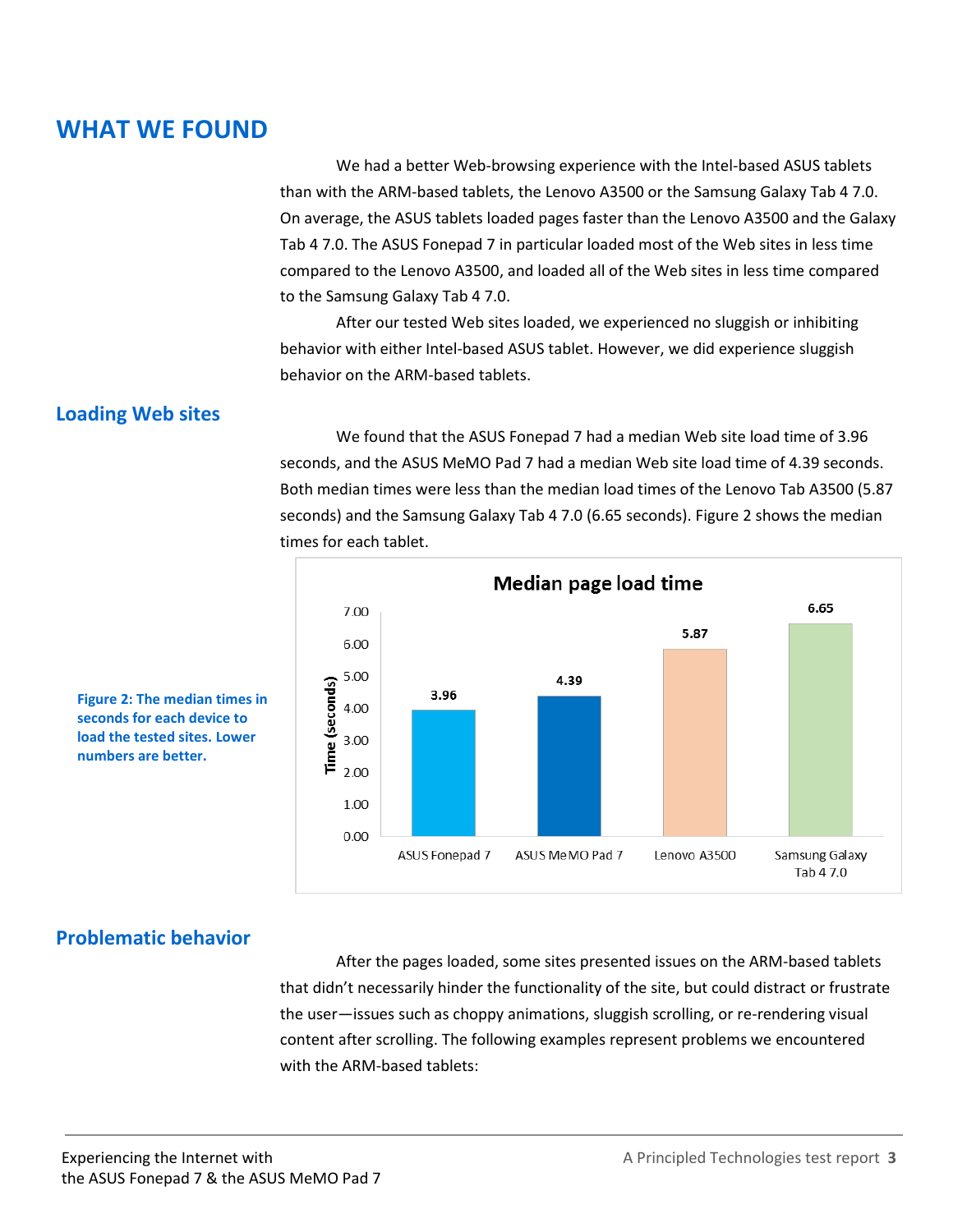- On the Samsung Galaxy Tab 4 7.0, the CNET Web site suffered from sluggish menu animations.
- The visual content on the Huffington Post main page re-rendered whenever we scrolled on the page with the Samsung Galaxy Tab 4 7.0.
- With the Lenovo A3500 and the Samsung Galaxy Tab 4 7.0, the AT&T Web site experienced sluggish slideshow transitions.

Some Web sites, such as AOL.com, presented more than one issue on one or both of the ARM-based tablets. See  $\Delta$ ppendix  $D$  for a complete list of the issues we encountered at each site we visited. Figure 3 shows our findings regarding problems after the test Web sites loaded.

|                               | <b>ASUS</b><br><b>Fonepad 7</b> | <b>ASUS</b><br><b>MeMO Pad 7</b> | <b>Lenovo</b><br>A3500 | <b>Samsung</b><br><b>Galaxy Tab 4</b><br>7.0 |
|-------------------------------|---------------------------------|----------------------------------|------------------------|----------------------------------------------|
| Web sites visited with issues |                                 |                                  |                        |                                              |
| (percent)                     |                                 |                                  |                        | 41                                           |
| Number of issues              |                                 |                                  |                        |                                              |
| experienced                   |                                 |                                  |                        | 49                                           |

**Figure 3: The number of Web sites with problems and number of issues we found after loading the Web sites.**

# **CONCLUSION**

On the go or at home, using an Android tablet for Web browsing should be an easy experience free from frustration. Whether you're reading articles or buying products online, the time to load a Web page and its responsiveness once loaded can dramatically affect your Web experience. If you use an Intel processor-powered ASUS Fonepad 7 or MeMO Pad 7 as your chosen Android device, you can get the Web content you want in less time and with smoother browsing overall than on the ARM-based Lenovo A3500 and Samsung Galaxy Tab 4 7.0 tablets.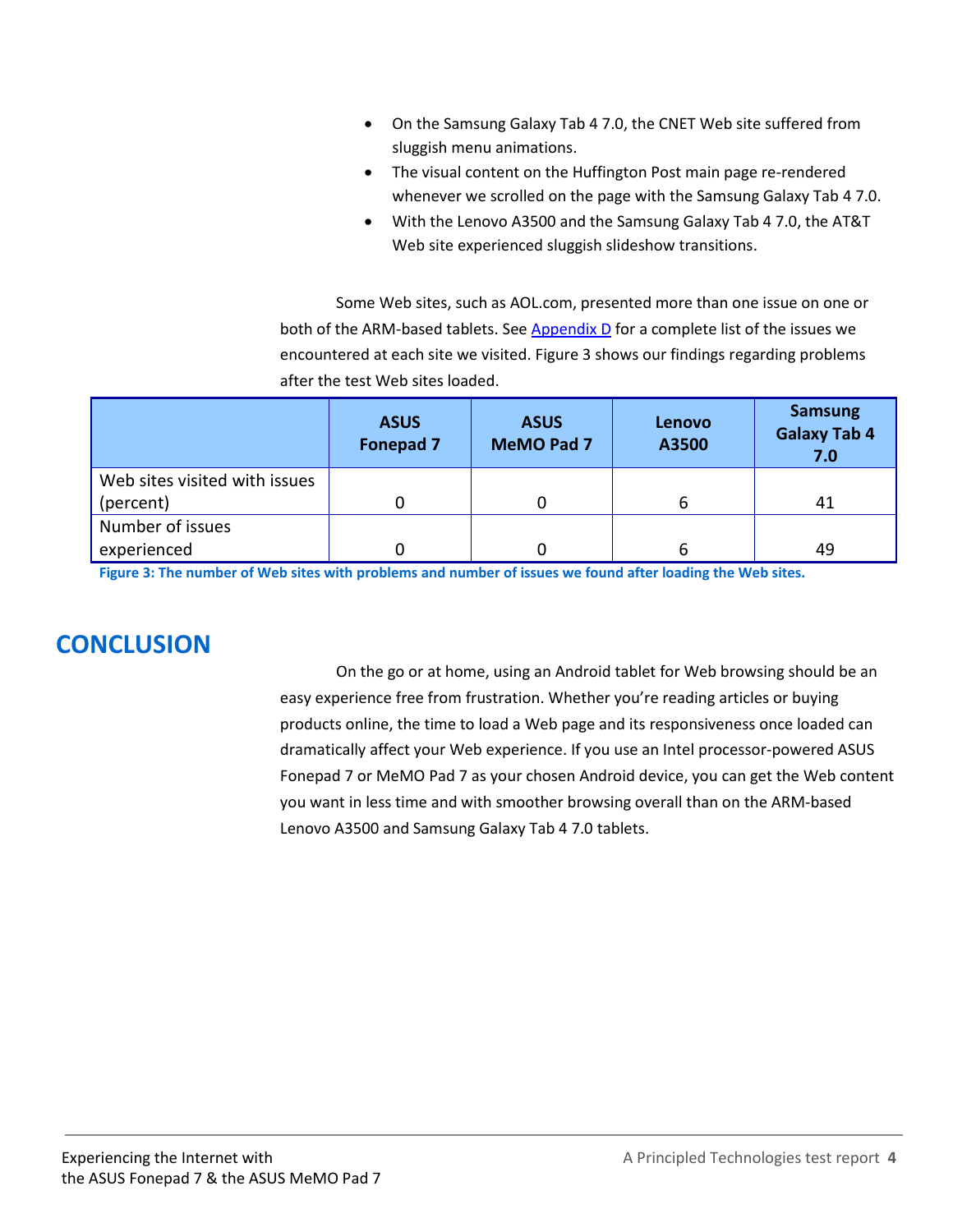### <span id="page-4-0"></span>**APPENDIX A – ABOUT THE COMPONENTS**

#### **About the ASUS Fonepad 7**

According to ASUS, the Fonepad 7 was designed to combine "the best of the smartphone experience with powerful tablet ability." Powered by the 1.6GHz Intel Atom Z2560 processor, the Fonepad 7 has 1GB RAM, is 10.5mm thick, and weighs 340g. The device has rear and front-facing cameras, and a 1,280 × 800-pixel display screen. For accessing the Internet on the go, the Fonepad 7 has cellular 3G data capability. For more information, visit [www.asus.com/Tablets\\_Mobile/ASUS\\_Fonepad\\_7\\_ME372CG/.](http://www.asus.com/Tablets_Mobile/ASUS_Fonepad_7_ME372CG/)

#### **About the ASUS MeMO Pad 7**

According to ASUS, the seven-inch MeMO Pad "was created for those looking for a value tablet." Powered by the 1.86 GHz Intel Atom Z3745 quad-core processor, the MeMO Pad 7 has 1GB RAM, is 9.6mm thick, and weighs 295g. The device has rear and front-facing cameras, and a 1,280 × 800-pixel display screen. For more information, visit [www.asus.com/Tablets/ASUS\\_MeMO\\_Pad\\_7\\_ME176C/specifications/.](http://www.asus.com/Tablets/ASUS_MeMO_Pad_7_ME176C/specifications/)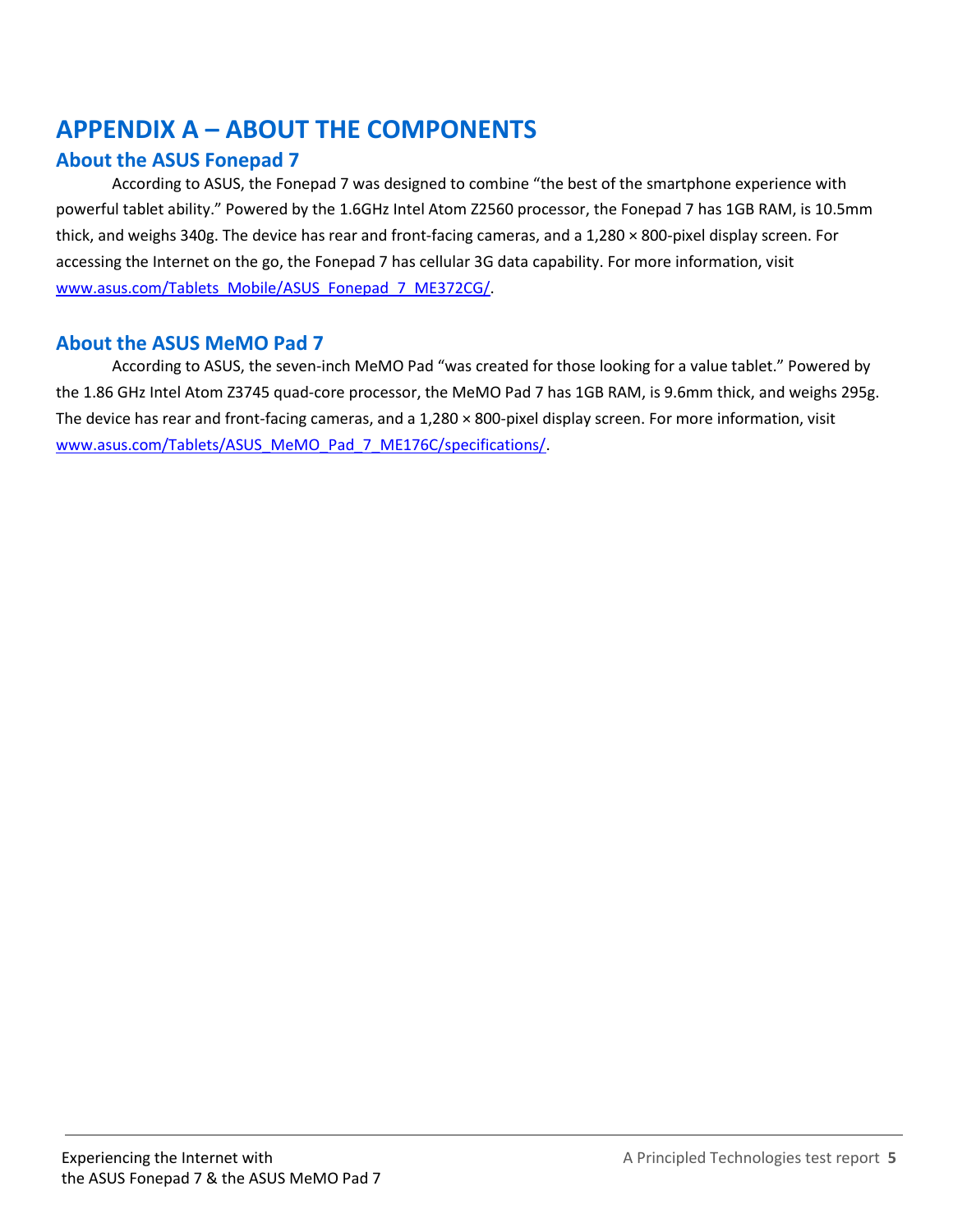# <span id="page-5-0"></span>**APPENDIX B – SYSTEM CONFIGURATION INFORMATION**

| <b>System</b>          | <b>ASUS Fonepad 7</b><br>(FE375CG) | <b>ASUS MeMO Pad 7</b><br>(ME176CX) | Lenovo A7-50<br>A3500     | <b>Samsung Galaxy</b><br>Tab 4 7.0 |  |
|------------------------|------------------------------------|-------------------------------------|---------------------------|------------------------------------|--|
| Price (USD)            | \$229.00                           | \$134.10                            | \$199.68                  | \$179.00                           |  |
| Processor              | Intel Atom™ Z3560                  | Intel Atom Z3745                    | MediaTek MTK8121          | Marvell PXA1L88                    |  |
|                        |                                    |                                     | <b>ARM Cortex A7</b>      | <b>ARM Cortex A7</b>               |  |
| Processor (GHz)        | 1.8                                | 1.86                                | 1.3                       | 1.2                                |  |
| Processor cores        | 4                                  | 4                                   | 4                         | 4                                  |  |
| Memory                 | 1GB LPDDR3 RAM                     | 1GB LPDDR3 RAM                      | <b>1GB LPDDR2 RAM</b>     | 1.5GB LPDDR2 RAM                   |  |
| Storage                | 8GB eMMC                           | 16GB eMMC                           | 16GB eMMC                 | 8GB eMMC                           |  |
| Battery capacity       | 15                                 | 15                                  | 14.5                      | 15.2                               |  |
| (Wh)                   |                                    |                                     |                           |                                    |  |
| Display                | $7''$ (1280 $\times$ 800)          | $7''$ (1280 $\times$ 800)           | $7''$ (1280 $\times$ 800) | $7''$ (1280 $\times$ 800)          |  |
| Wireless               | 802.11 b/g/n                       | 802.11 b/g/n                        | 802.11 b/g/n              | 802.11 a/b/g/n                     |  |
| Bluetooth <sup>®</sup> | Bluetooth 4.0                      | Bluetooth 4.0                       | Bluetooth 4.0             | Bluetooth 4.0                      |  |
| System weight (lbs.)   | .66                                | .65                                 | .70                       | .61                                |  |
| Front Camera (MP)      | 2.0                                | 0.3                                 | 2.0                       | 1.3                                |  |
| Rear Camera (MP)       | 5.0                                | 2.0                                 | 5.0                       | 3.0                                |  |
| OS.                    | Android 4.4.2                      | Android 4.4.2                       | Android 4.2.2             | Android 4.4.2                      |  |

Figure 4 provides detailed configuration information for the test systems.

**Figure 4: Detailed configuration information for the tested tablets.**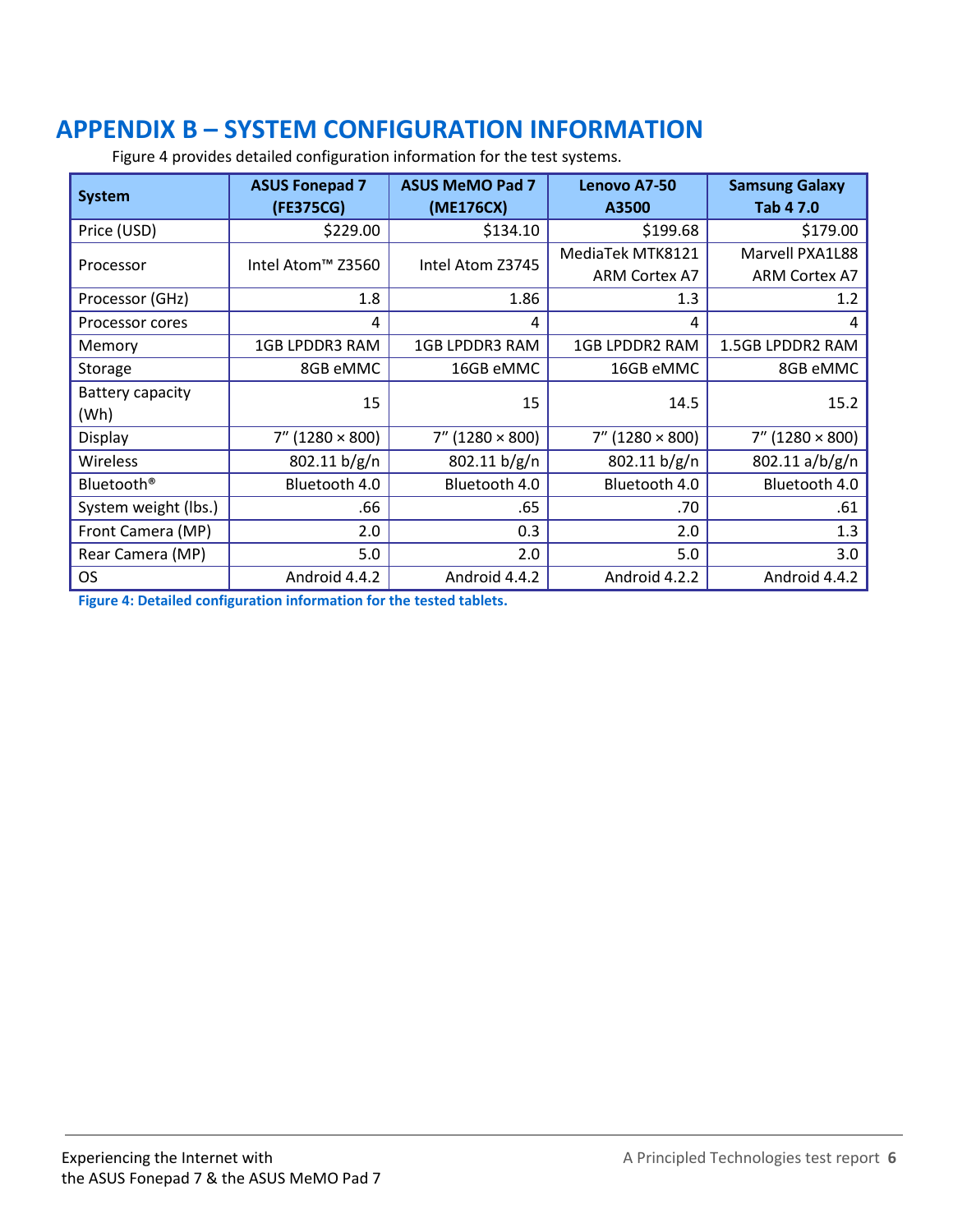### <span id="page-6-0"></span>**APPENDIX C – HOW WE TESTED**

#### **Web Browsing Qualitative**

On September 4th, 2014, we took the list of the top 500 viewed Web sites in the United States from Alexa.com [\(www.alexa.com/topsites/countries/US\)](http://www.alexa.com/topsites/countries/US) and excluded questionable sites (pornography, phishing, torrents, etc.), sites without any viewable content (googleusercontent.com is an example), and non-English language Web sites until we ended up with a list of 100 Web sites.

Once we had created our list, we visited each of the 100 sites on each of the four tablets using Google Chrome 37, looking for any elements of the Web site that did not perform correctly or were missing. We specifically looked at videos, special functions, moving parts, and general site behavior during zooming or scrolling. We noted any issues we found, excluded any that appeared on all of the devices, and calculated a percentage failed by comparing the total sites tested to the number of sites with issues on that device.

#### **Web Browsing Quantitative**

In addition to looking at how Web sites functioned once loaded, we timed how long it took for each tablet to fully render each page. Between each page's launch and timing, we cleared the browser cache to ensure that the site's content loaded from the Internet rather than the tablet's local cache. Starting from the tablet's home screen:

- 1. Navigate to Settings. (Then select General on the Samsung tablet.)
- 2. Select Apps. (Select Application Manager on the Samsung tablet.)
- 3. Select Chrome.
- 4. Select Clear cache. This ensures the site is loaded from the Internet, and not from local cache.
- 5. Press the Android Home button to return to the home screen.
- 6. Press the Android Recents button, and clear all running tasks.
- 7. Press the Android Home button to return to the home screen.
- 8. Launch Google Chrome.
- 9. Type the URL of the Web site to be timed into the address bar.
- 10. Simultaneously press Go and start the timer.
- 11. Stop the timer when the Web page is fully rendered, the Chrome loading indicator stops spinning, and the page's favicon loads in the tab. Record the result.
- 12. Repeat steps 1-11 for each page load time to be collected.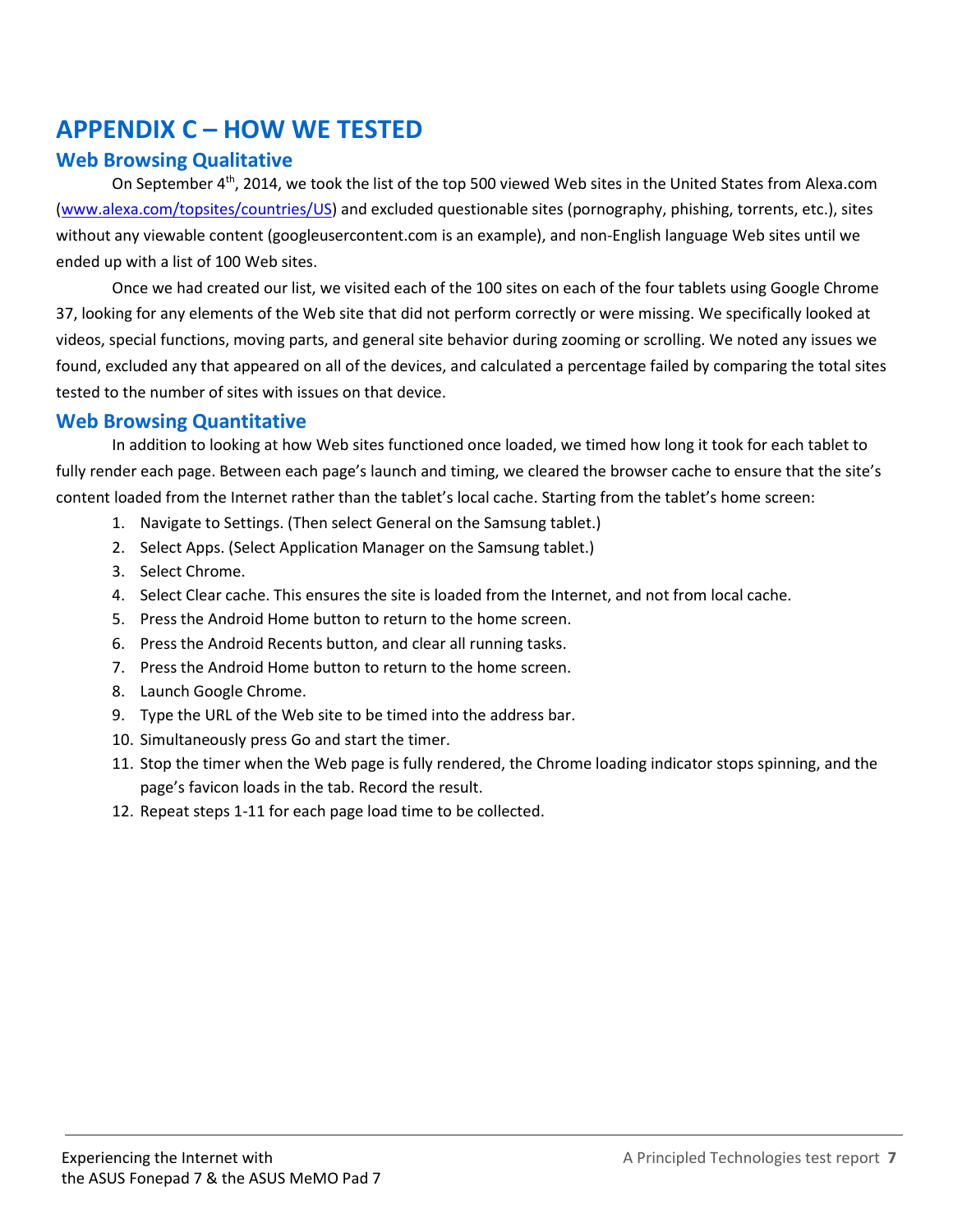# <span id="page-7-0"></span>**APPENDIX D – WEB SITES AND FINDINGS**

Figure 5 lists the Web sites we visited and our detailed findings.

| <b>Site</b>         |                     | <b>Date</b>     |                                                          | Problem                 | problem?                           | Did the tablet experience the listed           |                 |                                       |  |
|---------------------|---------------------|-----------------|----------------------------------------------------------|-------------------------|------------------------------------|------------------------------------------------|-----------------|---------------------------------------|--|
| <b>Name</b>         | <b>Domain</b>       | <b>Accessed</b> | Problem                                                  | <b>Category</b>         | <b>ASUS</b><br><b>Fonepad</b><br>7 | <b>ASUS</b><br><b>MeMO</b><br>Pad <sub>7</sub> | Lenovo<br>A3500 | <b>Samsung</b><br>Galaxy<br>Tab 4 7.0 |  |
| <b>ABC News</b>     | abcnews.go.com      | 9/23/2014       | Sluggish<br>scrolling                                    | Visual/<br>Presentation | <b>No</b>                          | <b>No</b>                                      | <b>No</b>       | Yes                                   |  |
| About               | about.com           | 9/23/2014       | Sluggish<br>scrolling                                    | Visual/<br>Presentation | <b>No</b>                          | <b>No</b>                                      | <b>No</b>       | Yes                                   |  |
| Adobe               | adobe.com           | 9/23/2014       | Sluggish<br>scrolling                                    | Visual/<br>Presentation | <b>No</b>                          | <b>No</b>                                      | <b>No</b>       | Yes                                   |  |
| Amazon              | amazon.com          | 9/23/2014       | None                                                     | None                    | <b>No</b>                          | <b>No</b>                                      | <b>No</b>       | <b>No</b>                             |  |
| Amazon AWS          | amazonaws.com       | 9/23/2014       | Sluggish<br>slideshow<br>transitions                     | Visual/<br>Presentation | <b>No</b>                          | <b>No</b>                                      | <b>Yes</b>      | Yes                                   |  |
| American<br>Express | americanexpress.com | 9/23/2014       | None                                                     | None                    | <b>No</b>                          | <b>No</b>                                      | <b>No</b>       | <b>No</b>                             |  |
| Answers             | answers.com         | 9/23/2014       | Sluggish<br>menu<br>animation                            | Visual/<br>Presentation | <b>No</b>                          | <b>No</b>                                      | <b>Yes</b>      | Yes                                   |  |
|                     |                     |                 | Sluggish<br>scrolling                                    | Visual/<br>Presentation | <b>No</b>                          | <b>No</b>                                      | <b>Yes</b>      | Yes                                   |  |
|                     | aol.com             |                 | Sluggish<br>slideshow<br>transitions                     | Visual/<br>Presentation | <b>No</b>                          | <b>No</b>                                      | <b>No</b>       | Yes                                   |  |
| <b>AOL</b>          |                     | 9/23/2014       | Scrolling fast<br>forces site<br>to re-render<br>content | Visual/<br>Presentation | <b>No</b>                          | <b>No</b>                                      | <b>No</b>       | Yes                                   |  |
|                     |                     |                 | Sluggish<br>menu<br>animation                            | Visual/<br>Presentation | <b>No</b>                          | <b>No</b>                                      | Yes             | Yes                                   |  |
| Apple               | apple.com           | 9/23/2014       | Sluggish<br>menu<br>animation                            | Visual/<br>Presentation | <b>No</b>                          | <b>No</b>                                      | <b>No</b>       | Yes                                   |  |
| Ask                 | ask.com             | 9/23/2014       | None                                                     | None                    | <b>No</b>                          | <b>No</b>                                      | <b>No</b>       | <b>No</b>                             |  |
| AT&T                | att.com             | 9/23/2014       | Sluggish<br>slideshow<br>transitions                     | Visual/<br>Presentation | <b>No</b>                          | <b>No</b>                                      | Yes             | Yes                                   |  |
| AWeber              | aweber.com          | 9/23/2014       | None                                                     | None                    | <b>No</b>                          | <b>No</b>                                      | <b>No</b>       | <b>No</b>                             |  |
| Bank of<br>America  | bankofamerica.com   | 9/23/2014       | Sluggish<br>slideshow<br>transitions                     | Visual/<br>Presentation | <b>No</b>                          | <b>No</b>                                      | Yes             | Yes                                   |  |
| Best Buy            | bestbuy.com         | 9/23/2014       | None                                                     | None                    | <b>No</b>                          | <b>No</b>                                      | <b>No</b>       | <b>No</b>                             |  |
| <b>Bing</b>         | bing.com            | 9/23/2014       | None                                                     | None                    | <b>No</b>                          | No                                             | <b>No</b>       | No                                    |  |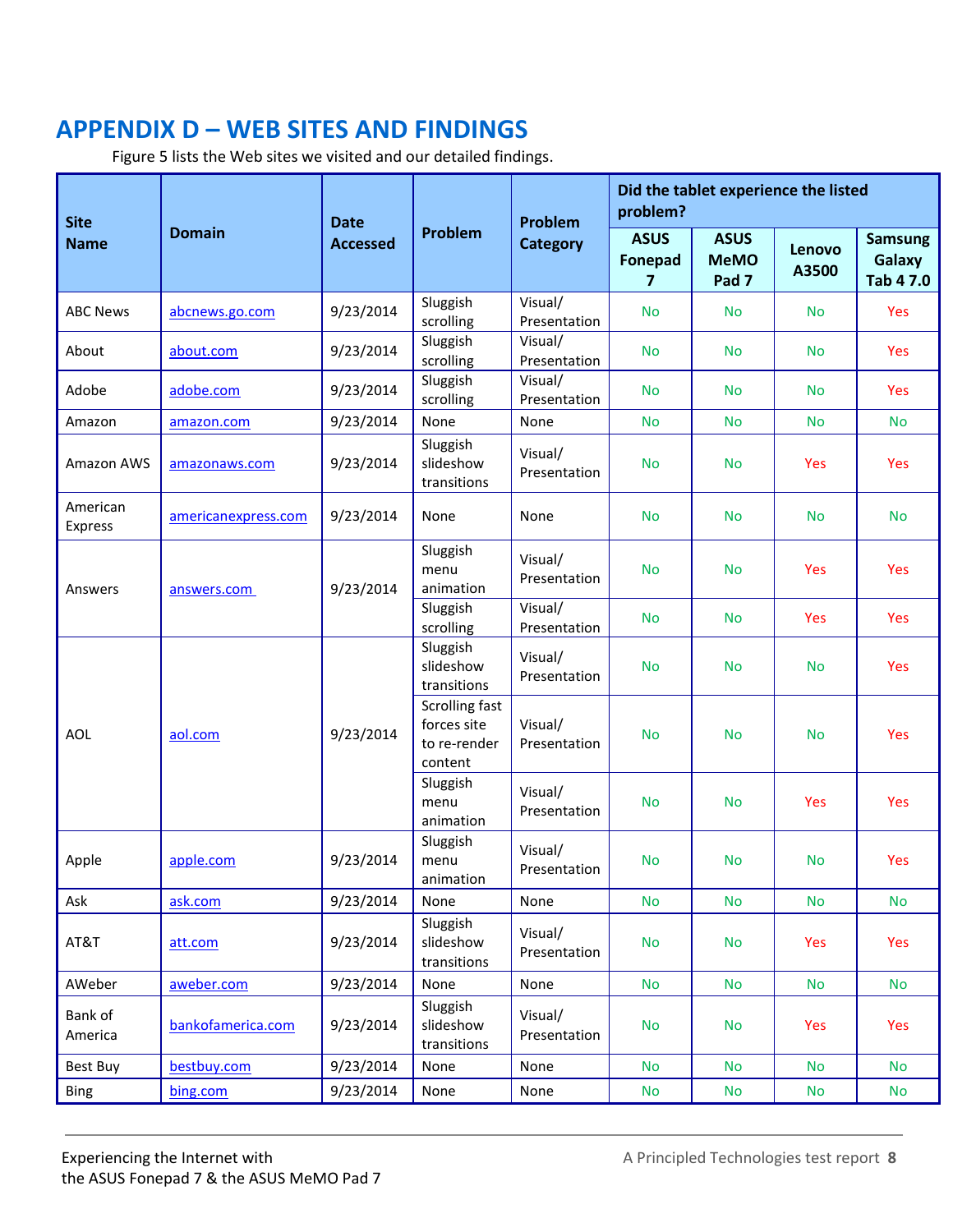| Bleacher<br>Report         | bleacherreport.com  | 9/23/2014 | None                                                            | None                    | <b>No</b> | <b>No</b> | <b>No</b> | <b>No</b> |
|----------------------------|---------------------|-----------|-----------------------------------------------------------------|-------------------------|-----------|-----------|-----------|-----------|
| Blogger                    | blogger.com         | 9/23/2014 | Sluggish<br>scrolling                                           | Visual/<br>Presentation | <b>No</b> | <b>No</b> | <b>No</b> | Yes       |
| <b>Business</b><br>Insider | businessinsider.com | 9/23/2014 | Scrolling fast<br>forces site<br>to re-render<br>content        | Visual/<br>Presentation | <b>No</b> | <b>No</b> | <b>No</b> | Yes       |
| <b>BuzzFeed</b>            | buzzfeed.com        | 9/23/2014 | Scrolling fast<br>forces site<br>to re-render<br>content        | Visual/<br>Presentation | <b>No</b> | <b>No</b> | <b>No</b> | Yes       |
|                            |                     |           | Sluggish<br>scrolling                                           | Visual/<br>Presentation | <b>No</b> | <b>No</b> | <b>No</b> | Yes       |
|                            | capitalone.com      | 9/24/2014 | Sluggish<br>menu<br>animation                                   | Visual/<br>Presentation | <b>No</b> | <b>No</b> | <b>No</b> | Yes       |
| Capital One                |                     |           | Sluggish<br>search bar<br>animation                             | Visual/<br>Presentation | <b>No</b> | <b>No</b> | <b>No</b> | Yes       |
| Chase                      | chase.com           | 9/24/2014 | None                                                            | None                    | <b>No</b> | <b>No</b> | <b>No</b> | <b>No</b> |
|                            | cnet.com            | 9/24/2014 | Sluggish<br>menu<br>animations                                  | Visual/<br>Presentation | <b>No</b> | <b>No</b> | <b>No</b> | Yes       |
| <b>CNET</b>                |                     |           | <b>Scrolling fast</b><br>forces site<br>to re-render<br>content | Visual/<br>Presentation | <b>No</b> | <b>No</b> | <b>No</b> | Yes       |
| <b>CNN</b>                 | cnn.com             | 9/24/2014 | None                                                            | None                    | <b>No</b> | <b>No</b> | <b>No</b> | <b>No</b> |
| Comcast                    | comcast.net         | 9/24/2014 | None                                                            | None                    | <b>No</b> | <b>No</b> | <b>No</b> | <b>No</b> |
| Constant<br>Contact        | constantcontact.com | 9/24/2014 | None                                                            | None                    | <b>No</b> | <b>No</b> | <b>No</b> | <b>No</b> |
| Craigslist                 | craigslist.org      | 9/24/2014 | None                                                            | None                    | <b>No</b> | <b>No</b> | <b>No</b> | <b>No</b> |
| Dailymail                  | dailymail.co.uk     | 9/24/2014 | Scrolling fast<br>forces site<br>to re-render<br>content        | Visual/<br>Presentation | <b>No</b> | <b>No</b> | <b>No</b> | Yes       |
| DeviantArt                 | deviantart.com      | 9/24/2014 | None                                                            | None                    | <b>No</b> | <b>No</b> | <b>No</b> | <b>No</b> |
| Disney Go                  | go.com              | 9/24/2014 | None                                                            | None                    | <b>No</b> | No        | <b>No</b> | <b>No</b> |
| Dropbox                    | dropbox.com         | 9/24/2014 | None                                                            | None                    | <b>No</b> | <b>No</b> | <b>No</b> | <b>No</b> |
| Drudge<br>Report           | drudgereport.com    | 9/24/2014 | None                                                            | None                    | <b>No</b> | <b>No</b> | <b>No</b> | <b>No</b> |
| eBay                       | ebay.com            | 9/24/2014 | Sluggish<br>scrolling                                           | Visual/<br>Presentation | <b>No</b> | <b>No</b> | <b>No</b> | Yes       |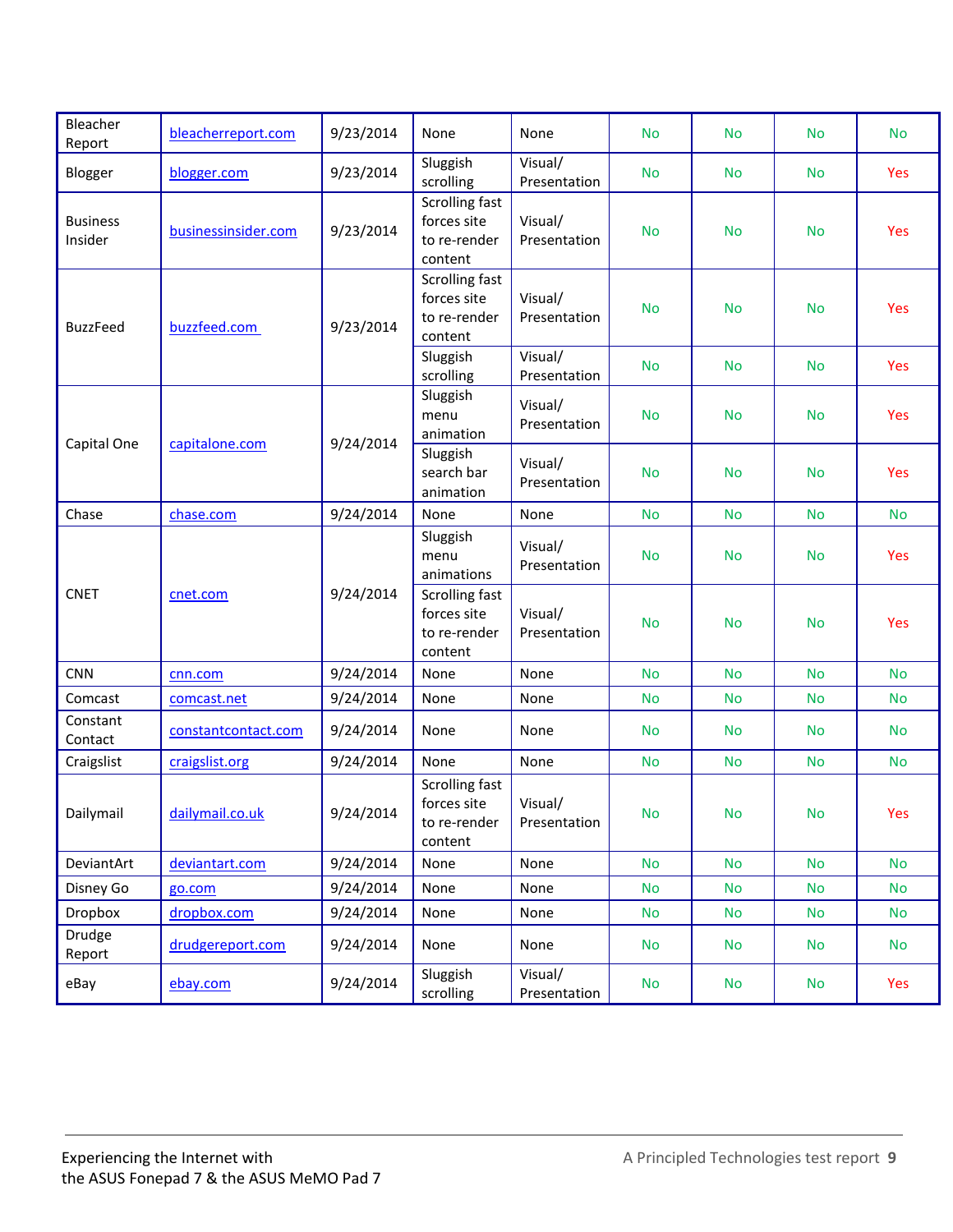| <b>ESPN Go</b>       | espn.go.com        | 9/24/2014 | Scrolling fast<br>forces site<br>to re-render<br>content | Visual/<br>Presentation | <b>No</b> | <b>No</b> | <b>No</b> | Yes        |
|----------------------|--------------------|-----------|----------------------------------------------------------|-------------------------|-----------|-----------|-----------|------------|
| Etsy                 | etsy.com           | 9/24/2014 | None                                                     | None                    | <b>No</b> | <b>No</b> | <b>No</b> | <b>No</b>  |
| Facebook             | facebook.com       | 9/24/2014 | None                                                     | None                    | <b>No</b> | <b>No</b> | <b>No</b> | <b>No</b>  |
| FedEx                | fedex.com          | 9/24/2014 | Sluggish<br>menu<br>animations                           | Visual/<br>Presentation | <b>No</b> | <b>No</b> | <b>No</b> | Yes        |
| Fiverr               | fiverr.com         | 9/24/2014 | Scrolling fast<br>forces site<br>to re-render<br>content | Visual/<br>Presentation | <b>No</b> | <b>No</b> | <b>No</b> | Yes        |
| Flickr               | flickr.com         | 9/24/2014 | Scrolling fast<br>forces site<br>to re-render<br>content | Visual/<br>Presentation | <b>No</b> | <b>No</b> | <b>No</b> | Yes        |
| Forbes               | forbes.com         | 9/24/2014 | Sluggish<br>scrolling                                    | Visual/<br>Presentation | <b>No</b> | <b>No</b> | <b>No</b> | Yes        |
| <b>Fox News</b>      | foxnews.com        | 9/24/2014 | None                                                     | None                    | <b>No</b> | <b>No</b> | <b>No</b> | <b>No</b>  |
| GoDaddy              | godaddy.com        | 9/24/2014 | None                                                     | None                    | <b>No</b> | <b>No</b> | <b>No</b> | <b>No</b>  |
| Google               | google.com         | 9/24/2014 | None                                                     | None                    | <b>No</b> | <b>No</b> | <b>No</b> | <b>No</b>  |
| Groupon              | groupon.com        | 9/24/2014 | None                                                     | None                    | No        | <b>No</b> | <b>No</b> | <b>No</b>  |
| Home Depot           | homedepot.com      | 9/24/2014 | Scrolling fast<br>forces site<br>to re-render<br>content | Visual/<br>Presentation | <b>No</b> | <b>No</b> | <b>No</b> | <b>Yes</b> |
| Hootsuite            | hootsuite.com      | 9/24/2014 | None                                                     | None                    | <b>No</b> | <b>No</b> | <b>No</b> | <b>No</b>  |
| HostGator            | hostgator.com      | 9/24/2014 | None                                                     | None                    | <b>No</b> | <b>No</b> | <b>No</b> | <b>No</b>  |
| Huffington<br>Post   | huffingtonpost.com | 9/24/2014 | Scrolling fast<br>forces site<br>to re-render<br>content | Visual/<br>Presentation | <b>No</b> | <b>No</b> | <b>No</b> | Yes        |
| Hulu                 | hulu.com           | 9/24/2014 | None                                                     | None                    | <b>No</b> | No        | <b>No</b> | <b>No</b>  |
| <b>IMDB</b>          | imdb.com           | 9/24/2014 | None                                                     | None                    | <b>No</b> | <b>No</b> | <b>No</b> | <b>No</b>  |
| Imgur                | imgur.com          | 9/24/2014 | Scrolling fast<br>forces site<br>to re-render<br>content | Visual/<br>Presentation | <b>No</b> | <b>No</b> | <b>No</b> | Yes        |
| Indeed               | indeed.com         | 9/24/2014 | None                                                     | None                    | <b>No</b> | <b>No</b> | <b>No</b> | <b>No</b>  |
| Infusion<br>Software | infusionsoft.com   | 9/24/2014 | None                                                     | None                    | <b>No</b> | <b>No</b> | <b>No</b> | No         |
| Instagram            | instagram.com      | 9/24/2014 | Scrolling fast<br>forces site<br>to re-render<br>content | Visual/<br>Presentation | No        | <b>No</b> | <b>No</b> | Yes        |
|                      |                    |           | Sluggish<br>scrolling                                    | Visual/<br>Presentation | <b>No</b> | No        | <b>No</b> | Yes        |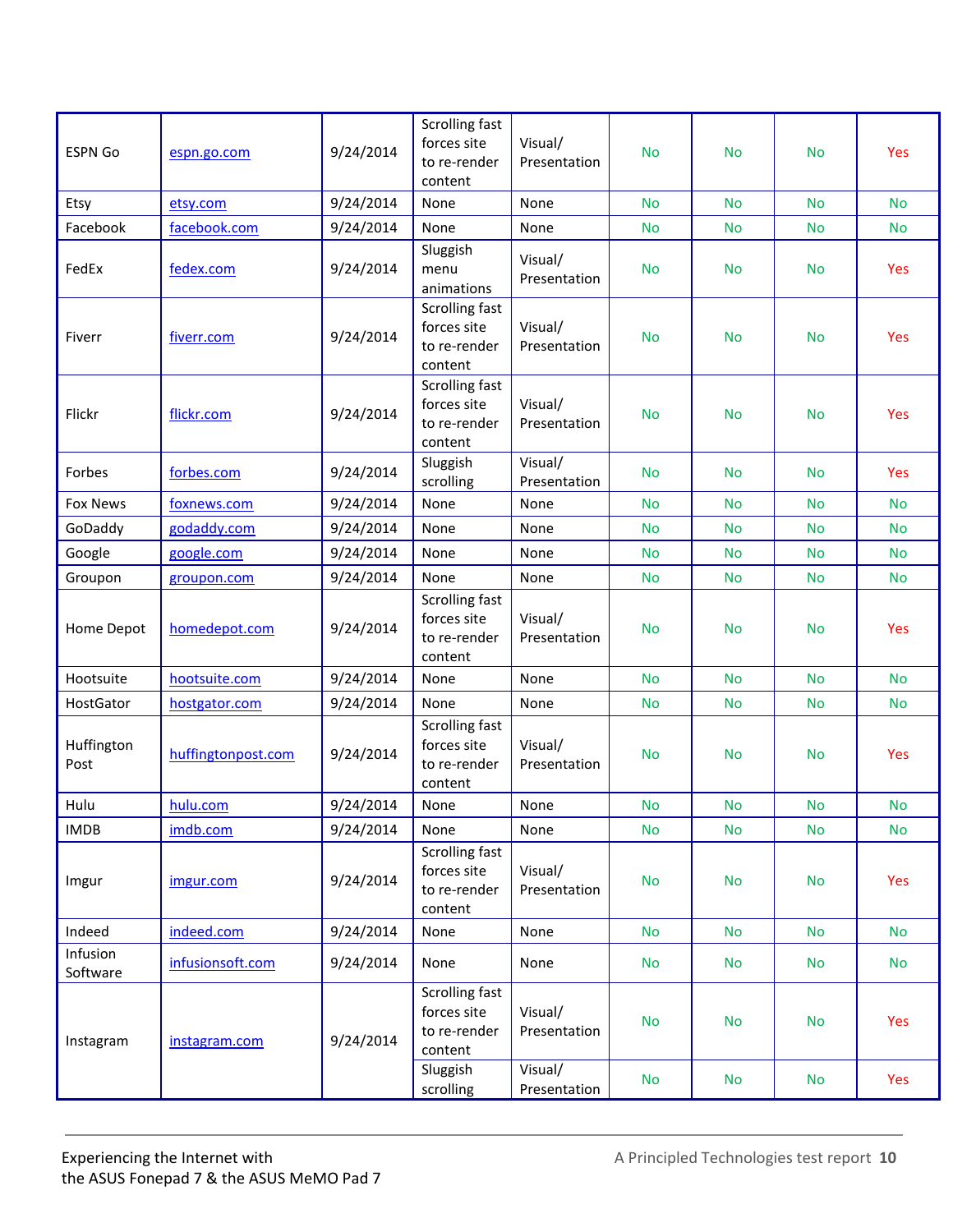| LinkedIn                 | linkedin.com      | 9/24/2014 | None                                                     | None                    | <b>No</b> | <b>No</b> | <b>No</b> | <b>No</b> |
|--------------------------|-------------------|-----------|----------------------------------------------------------|-------------------------|-----------|-----------|-----------|-----------|
| Live                     | live.com          | 9/24/2014 | None                                                     | None                    | <b>No</b> | <b>No</b> | <b>No</b> | <b>No</b> |
| MailChimp                | mailchimp.com     | 9/24/2014 | None                                                     | None                    | No.       | <b>No</b> | <b>No</b> | <b>No</b> |
| Mashable                 | mashable.com      | 9/24/2014 | Scrolling fast<br>forces site<br>to re-render<br>content | Visual/<br>Presentation | <b>No</b> | <b>No</b> | <b>No</b> | Yes       |
|                          |                   |           | Sluggish<br>swipe<br>transitions                         | Visual/<br>Presentation | <b>No</b> | <b>No</b> | <b>No</b> | Yes       |
| MeetUp                   | meetup.com        | 9/24/2014 | None                                                     | None                    | <b>No</b> | <b>No</b> | <b>No</b> | <b>No</b> |
| Microsoft                | microsoft.com     | 9/24/2014 | Sluggish<br>menu<br>animations                           | Visual/<br>Presentation | <b>No</b> | <b>No</b> | <b>No</b> | Yes       |
| <b>MLB</b>               | mlb.com           | 9/24/2014 | None                                                     | None                    | <b>No</b> | <b>No</b> | <b>No</b> | <b>No</b> |
| <b>MSN</b>               | msn.com           | 9/24/2014 | None                                                     | None                    | <b>No</b> | <b>No</b> | <b>No</b> | <b>No</b> |
| Netflix                  | netflix.com       | 9/25/2014 | None                                                     | None                    | No.       | <b>No</b> | <b>No</b> | <b>No</b> |
| <b>NFL</b>               | nfl.com           | 9/25/2014 | Scrolling fast<br>forces site<br>to re-render<br>content | Visual/<br>Presentation | <b>No</b> | <b>No</b> | <b>No</b> | Yes       |
| New York<br><b>Times</b> | nytimes.com       | 9/25/2014 | Sluggish<br>menu<br>animations                           | Visual/<br>Presentation | <b>No</b> | <b>No</b> | <b>No</b> | Yes       |
| Outbrain                 | outbrain.com      | 9/25/2014 | None                                                     | None                    | <b>No</b> | <b>No</b> | <b>No</b> | <b>No</b> |
| PayPal                   | paypal.com        | 9/25/2014 | None                                                     | None                    | No.       | <b>No</b> | <b>No</b> | <b>No</b> |
| Pinterest                | pinterest.com     | 9/25/2014 | None                                                     | None                    | <b>No</b> | <b>No</b> | <b>No</b> | <b>No</b> |
| Reddit                   | reddit.com        | 9/25/2014 | Scrolling fast<br>forces site<br>to re-render<br>content | Visual/<br>Presentation | <b>No</b> | <b>No</b> | <b>No</b> | Yes       |
| Reference                | reference.com     | 9/25/2014 | None                                                     | None                    | <b>No</b> | <b>No</b> | <b>No</b> | <b>No</b> |
| Sales Force              | salesforce.com    | 9/25/2014 | None                                                     | None                    | <b>No</b> | <b>No</b> | <b>No</b> | No        |
| <b>Stack</b><br>Exchange | stackexchange.com | 9/25/2014 | None                                                     | None                    | <b>No</b> | <b>No</b> | <b>No</b> | <b>No</b> |
| <b>Stack</b><br>Overflow | stackoverflow.com | 9/25/2014 | None                                                     | None                    | <b>No</b> | <b>No</b> | No.       | <b>No</b> |
| StumbleUpon              | stumbleupon.com   | 9/25/2014 | None                                                     | None                    | <b>No</b> | <b>No</b> | <b>No</b> | <b>No</b> |
| Target                   | target.com        | 9/25/2014 | Sluggish<br>menu<br>animations                           | Visual/<br>Presentation | <b>No</b> | <b>No</b> | <b>No</b> | Yes       |
| Theme Forest             | themeforest.net   | 9/25/2014 | None                                                     | None                    | <b>No</b> | <b>No</b> | <b>No</b> | <b>No</b> |
| TMZ                      | tmz.com           | 9/25/2014 | Scrolling fast<br>forces site<br>to re-render<br>content | Visual/<br>Presentation | No        | <b>No</b> | <b>No</b> | Yes       |
| <b>Trip Advisor</b>      | tripadvisor.com   | 9/25/2014 | None                                                     | None                    | <b>No</b> | <b>No</b> | <b>No</b> | <b>No</b> |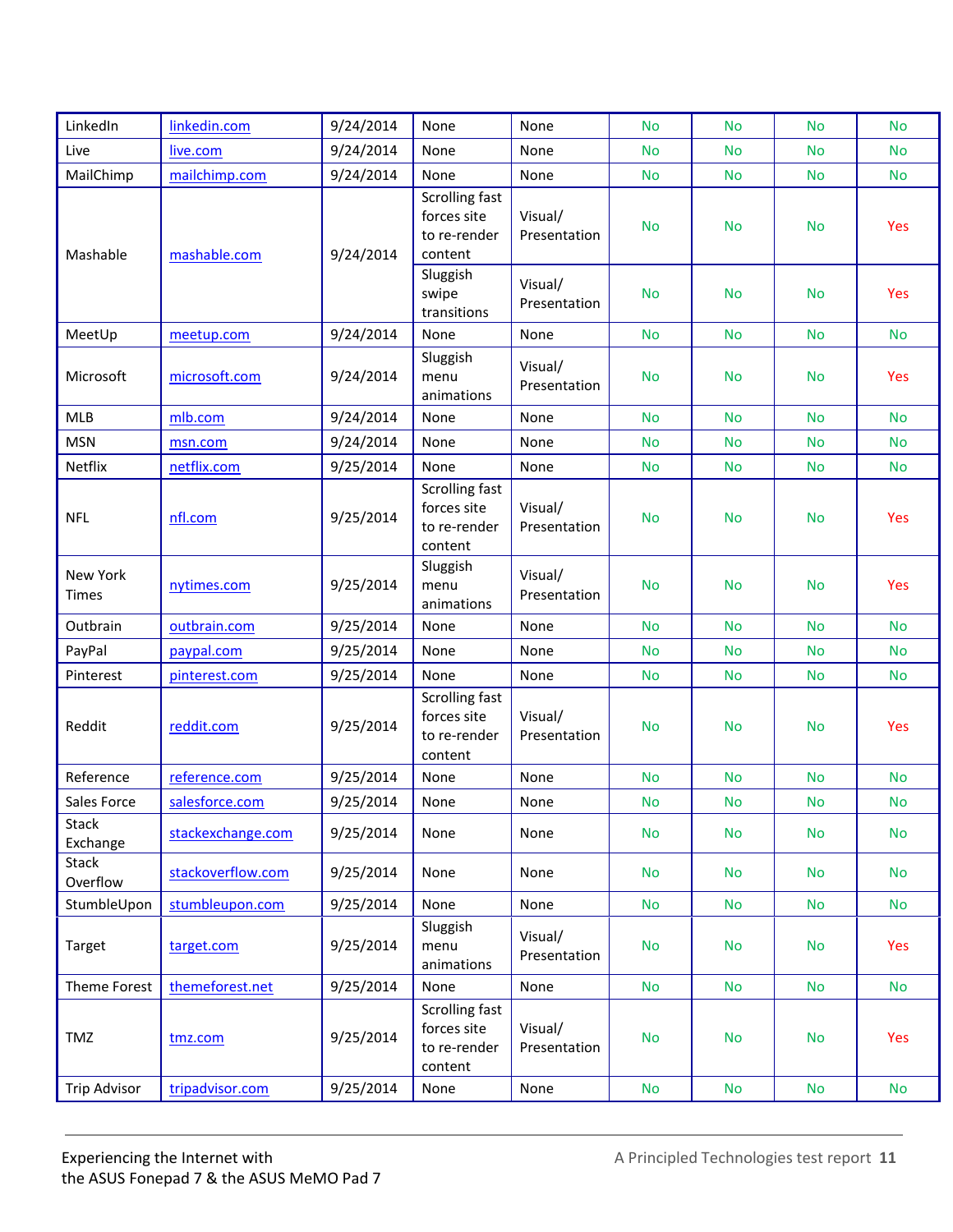| Trulia                 | trulia.com          | 9/25/2014 | None                                                            | None                    | <b>No</b> | <b>No</b> | <b>No</b>     | <b>No</b>  |
|------------------------|---------------------|-----------|-----------------------------------------------------------------|-------------------------|-----------|-----------|---------------|------------|
| Tumblr                 | tumblr.com          | 9/25/2014 | None                                                            | None                    | <b>No</b> | <b>No</b> | <b>No</b>     | <b>No</b>  |
| Twitter                | twitter.com         | 9/25/2014 | Scrolling fast<br>forces site<br>to re-render<br>content        | Visual/<br>Presentation | <b>No</b> | <b>No</b> | <b>No</b>     | <b>Yes</b> |
| <b>UPS</b>             | ups.com             | 9/25/2014 | None                                                            | None                    | <b>No</b> | <b>No</b> | <b>No</b>     | <b>No</b>  |
| <b>USA Today</b>       | usatoday.com        | 9/25/2014 | None                                                            | None                    | <b>No</b> | <b>No</b> | <b>No</b>     | <b>No</b>  |
| <b>USPS</b>            | usps.com            | 9/25/2014 | None                                                            | None                    | No.       | <b>No</b> | <b>No</b>     | <b>No</b>  |
| Verizon<br>Wireless    | verizonwireless.com | 9/26/2014 | Scrolling fast<br>forces site<br>to re-render<br>content        | Visual/<br>Presentation | <b>No</b> | <b>No</b> | <b>No</b>     | Yes        |
| Vimeo                  | vimeo.com           | 9/25/2014 | <b>Scrolling fast</b><br>forces site<br>to re-render<br>content | Visual/<br>Presentation | <b>No</b> | <b>No</b> | <b>No</b>     | Yes        |
| W3Schools              | w3schools.com       | 9/25/2014 | None                                                            | None                    | <b>No</b> | <b>No</b> | <b>No</b>     | <b>No</b>  |
| Walmart                | walmart.com         | 9/25/2014 | None                                                            | None                    | No        | <b>No</b> | No            | <b>No</b>  |
| Wall Street<br>Journal | wsj.com             | 9/25/2014 | None                                                            | None                    | <b>No</b> | <b>No</b> | <b>No</b>     | <b>No</b>  |
| Washington<br>Post     | washingtonpost.com  | 9/25/2014 | <b>Scrolling fast</b><br>forces site<br>to re-render<br>content | Visual/<br>Presentation | <b>No</b> | <b>No</b> | <b>No</b>     | Yes        |
| Weather                | weather.com         | 9/25/2014 | <b>Scrolling fast</b><br>forces site<br>to re-render<br>content | Visual/<br>Presentation | <b>No</b> | <b>No</b> | <b>No</b>     | Yes        |
| <b>Wells Fargo</b>     | wellsfargo.com      | 9/25/2014 | Sluggish<br>carousel<br>transitions                             | Visual/<br>Presentation | <b>No</b> | <b>No</b> | <b>No</b>     | Yes        |
| Wikia                  | wikia.com           | 9/25/2014 | None                                                            | None                    | <b>No</b> | <b>No</b> | <b>No</b>     | <b>No</b>  |
| WikiHow                | wikihow.com         | 9/25/2014 | Sluggish<br>slideshow<br>transitions                            | Visual/<br>Presentation | <b>No</b> | <b>No</b> | <b>No</b>     | Yes        |
| Wikipedia              | wikipedia.org       | 9/25/2014 | None                                                            | None                    | <b>No</b> | <b>No</b> | <b>No</b>     | <b>No</b>  |
| Wordpress              | wordpress.com       | 9/25/2014 | None                                                            | None                    | <b>No</b> | No        | No            | <b>No</b>  |
| Yahoo                  | yahoo.com           | 9/25/2014 | Scrolling fast<br>forces site<br>to re-render<br>content        | Visual/<br>Presentation | <b>No</b> | No        | <b>No</b>     | Yes        |
| Yelp                   | yelp.com            | 9/25/2014 | None                                                            | None                    | <b>No</b> | <b>No</b> | No            | <b>No</b>  |
| YouTube                | youtube.com         | 9/25/2014 | None                                                            | None                    | <b>No</b> | No        | $\mathsf{No}$ | <b>No</b>  |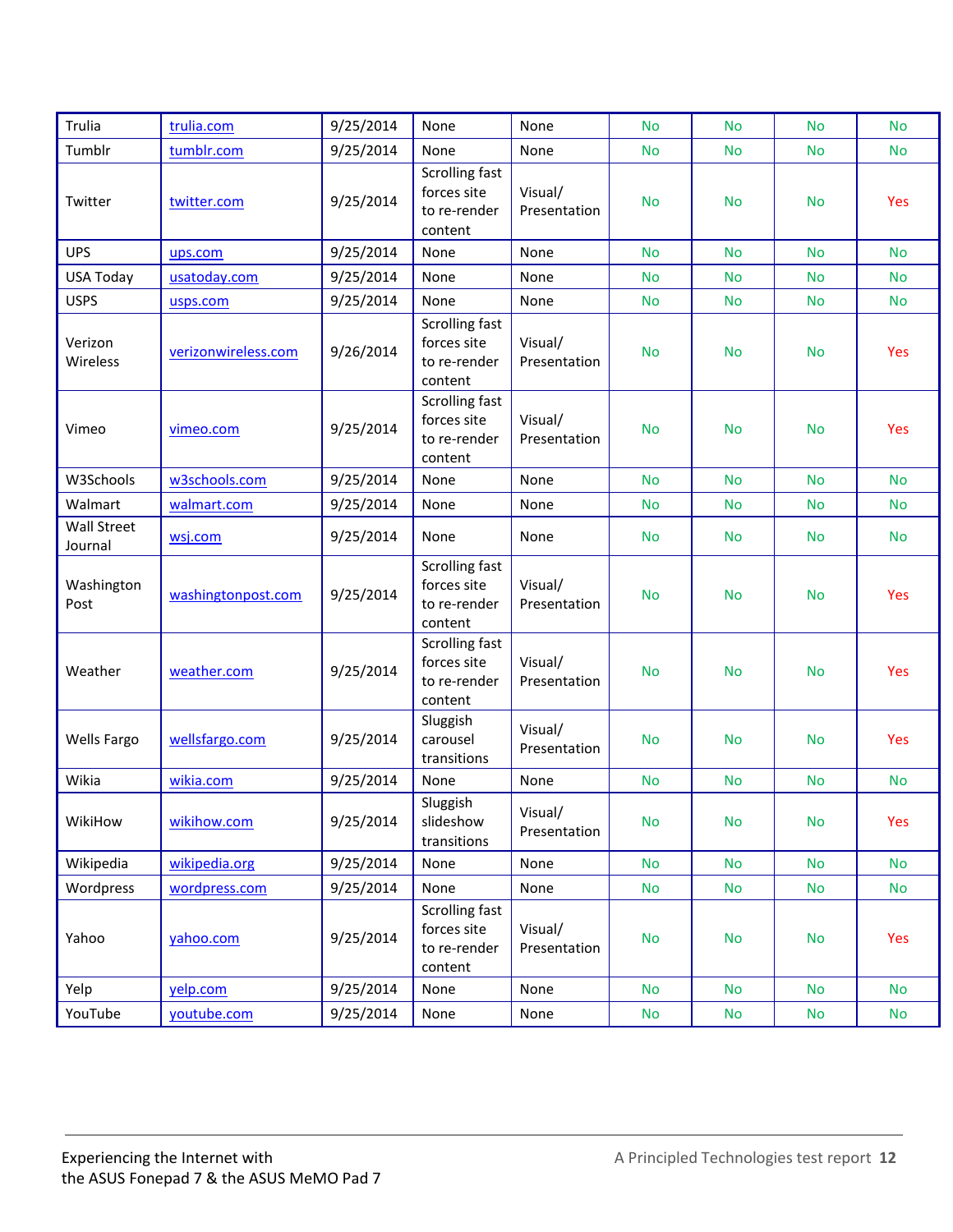| Zedo   | zedo.com   | 9/25/2014 | Scrolling fast<br>forces site<br>to re-render<br>content | Visual/<br>Presentation | No | <b>No</b> | No | Yes |
|--------|------------|-----------|----------------------------------------------------------|-------------------------|----|-----------|----|-----|
| Zillow | zillow.com | 9/25/2014 | None                                                     | None                    | No | No        | No | No  |

**Figure 5: Detailed problems of each Web site experienced by tested devices.**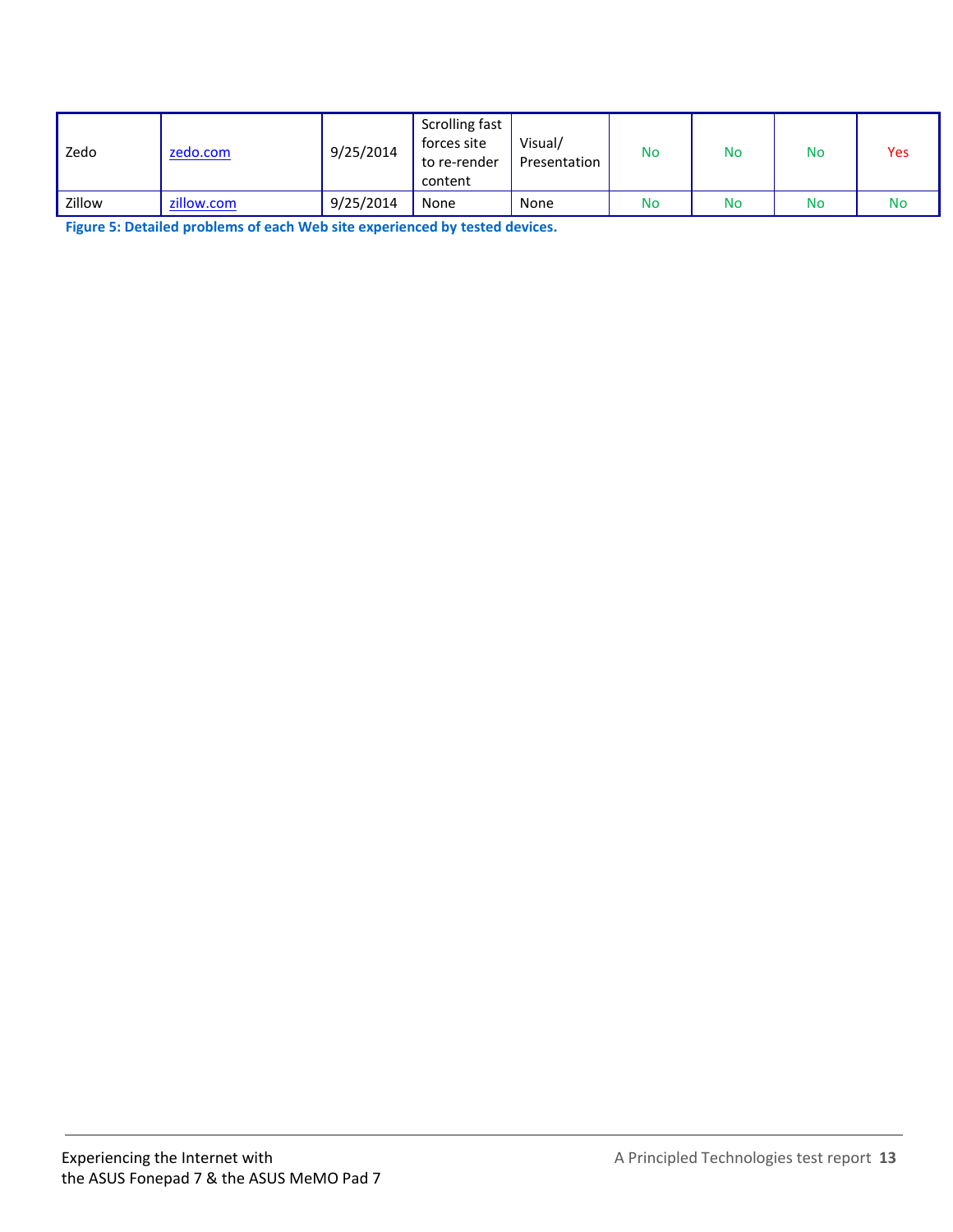## <span id="page-13-0"></span>**APPENDIX E – WEB PAGE LOAD TIMES**

Figure 6 lists the Web sites we visited and median load times for each tablet.

|                         |                     |                                 | <b>Median Web Page Load Time (in seconds)</b> |                 |                                              |
|-------------------------|---------------------|---------------------------------|-----------------------------------------------|-----------------|----------------------------------------------|
| <b>Site Name</b>        | <b>Domain</b>       | <b>ASUS</b><br><b>FonePad 7</b> | <b>ASUS</b><br><b>MeMO Pad</b><br>7           | Lenovo<br>A3500 | <b>Samsung</b><br><b>Galaxy Tab 4</b><br>7.0 |
| <b>ABC News</b>         | abcnews.go.com      | 6.75                            | 4.28                                          | 5.73            | 6.99                                         |
| About                   | about.com           | 2.98                            | 2.75                                          | 4.45            | 4.79                                         |
| Adobe                   | adobe.com           | 5.11                            | 4.65                                          | 6.53            | 7.64                                         |
| Amazon                  | amazon.com          | 3.35                            | 3.97                                          | 4.86            | 5.08                                         |
| <b>Amazon AWS</b>       | amazonaws.com       | 4.66                            | 4.00                                          | 5.43            | 7.02                                         |
| <b>American Express</b> | americanexpress.com | 2.75                            | 2.82                                          | 3.66            | 4.47                                         |
| Answers                 | answers.com         | 5.21                            | 4.50                                          | 6.12            | 7.94                                         |
| <b>AOL</b>              | aol.com             | 7.31                            | 5.57                                          | 8.00            | 10.24                                        |
| Apple                   | apple.com           | 2.56                            | 2.09                                          | 2.26            | 3.18                                         |
| Ask                     | ask.com             | 3.08                            | 4.06                                          | 5.48            | 7.14                                         |
| AT&T                    | att.com             | 7.00                            | 6.31                                          | 7.38            | 10.60                                        |
| AWeber                  | aweber.com          | 3.21                            | 2.82                                          | 3.43            | 4.76                                         |
| <b>Bank of America</b>  | bankofamerica.com   | 4.26                            | 5.03                                          | 5.93            | 7.03                                         |
| Best Buy                | bestbuy.com         | 3.95                            | 4.40                                          | 6.80            | 6.84                                         |
| <b>Bing</b>             | bing.com            | 2.76                            | 2.47                                          | 2.81            | 3.34                                         |
| <b>Bleacher Report</b>  | bleacherreport.com  | 7.51                            | 6.56                                          | 8.33            | 10.44                                        |
| Blogger                 | blogger.com         | 3.38                            | 3.29                                          | 3.95            | 4.68                                         |
| <b>Business Insider</b> | businessinsider.com | 3.41                            | 3.66                                          | 4.78            | 5.28                                         |
| <b>BuzzFeed</b>         | buzzfeed.com        | 5.93                            | 5.94                                          | 8.58            | 10.09                                        |
| Capital One             | capitalone.com      | 3.43                            | 2.91                                          | 3.60            | 4.49                                         |
| Chase                   | chase.com           | 4.68                            | 6.03                                          | 5.70            | 5.33                                         |
| <b>CNet</b>             | cnet.com            | 5.63                            | 5.15                                          | 7.10            | 8.49                                         |
| <b>CNN</b>              | cnn.com             | 7.25                            | 8.28                                          | 10.55           | 12.06                                        |
| Comcast                 | comcast.net         | 4.23                            | 9.50                                          | 10.73           | 17.59                                        |
| <b>Constant Contact</b> | constantcontact.com | 4.46                            | 4.47                                          | 5.00            | 6.71                                         |
| Craigslist              | craigslist.org      | 2.01                            | 2.46                                          | 2.45            | 2.79                                         |
| Dailymail               | dailymail.co.uk     | 15.28                           | 22.72                                         | 22.70           | 26.51                                        |
| DeviantArt              | deviantart.com      | 4.61                            | 5.19                                          | 6.35            | 7.79                                         |
| Disney Go               | go.com              | 3.24                            | 3.81                                          | 4.76            | 7.08                                         |
| <b>Dropbox</b>          | dropbox.com         | 5.18                            | 6.13                                          | 7.15            | 8.84                                         |
| Drudge Report           | drudgereport.com    | 6.78                            | 8.03                                          | 10.25           | 7.96                                         |
| eBay                    | ebay.com            | 3.58                            | 4.34                                          | 5.63            | 6.85                                         |
| <b>ESPN Go</b>          | espn.go.com         | 5.75                            | 4.43                                          | 5.06            | 6.34                                         |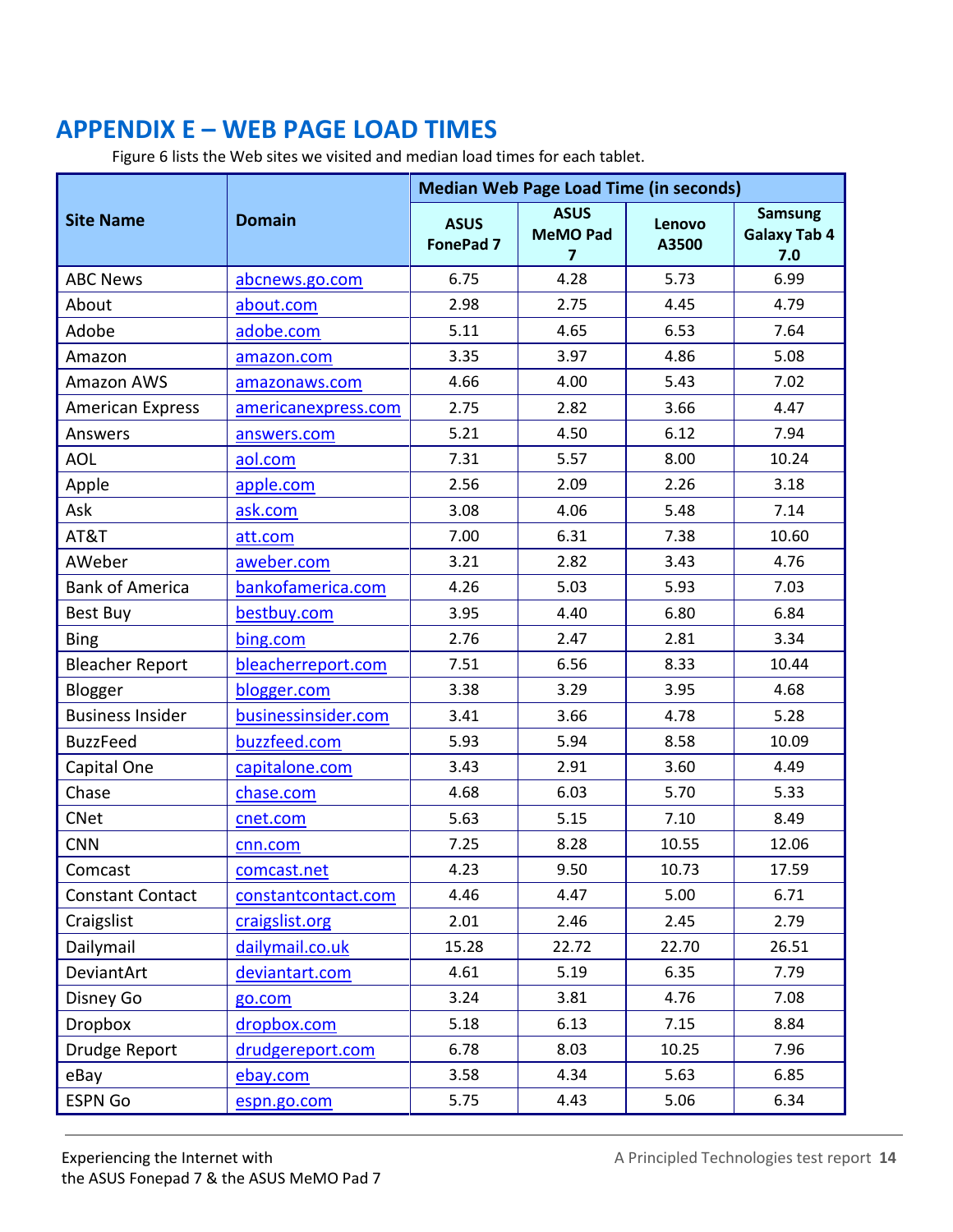| Etsy                     | etsy.com           | 3.34  | 3.22  | 4.13  | 5.55  |
|--------------------------|--------------------|-------|-------|-------|-------|
| Facebook                 | facebook.com       | 7.18  | 6.65  | 7.58  | 8.31  |
| FedEx                    | fedex.com          | 2.40  | 5.32  | 5.98  | 8.33  |
| Fiverr                   | fiverr.com         | 4.51  | 5.32  | 6.43  | 8.81  |
| Flickr                   | flickr.com         | 5.53  | 6.75  | 6.53  | 9.29  |
| Forbes                   | forbes.com         | 7.28  | 11.81 | 16.55 | 20.81 |
| <b>Fox News</b>          | foxnews.com        | 5.81  | 5.88  | 8.68  | 10.78 |
| GoDaddy                  | godaddy.com        | 4.05  | 5.07  | 5.78  | 8.38  |
| Google                   | google.com         | 1.70  | 2.06  | 2.51  | 2.99  |
| Groupon                  | groupon.com        | 2.93  | 3.31  | 3.70  | 4.99  |
| Home Depot               | homedepot.com      | 2.55  | 3.56  | 3.90  | 4.12  |
| HootSuite                | hootsuite.com      | 3.20  | 3.66  | 4.93  | 4.28  |
| <b>HostGator</b>         | hostgator.com      | 2.15  | 2.81  | 3.38  | 4.21  |
| <b>Huffington Post</b>   | huffingtonpost.com | 13.32 | 12.62 | 16.99 | 22.06 |
| Hulu                     | hulu.com           | 5.83  | 4.87  | 7.93  | 9.57  |
| <b>IMDB</b>              | imdb.com           | 4.73  | 5.88  | 6.40  | 8.07  |
| Imgur                    | imgur.com          | 3.45  | 3.60  | 3.95  | 5.80  |
| Indeed                   | indeed.com         | 1.18  | 1.50  | 1.31  | 1.87  |
| <b>Infusion Software</b> | infusionsoft.com   | 5.98  | 5.75  | 6.67  | 9.57  |
| Instagram                | instagram.com      | 6.91  | 8.44  | 7.63  | 15.23 |
| LinkedIn                 | linkedin.com       | 3.55  | 4.37  | 5.75  | 6.12  |
| Live                     | live.com           | 3.45  | 4.06  | 3.85  | 4.78  |
| MailChimp                | mailchimp.com      | 1.91  | 2.00  | 2.00  | 2.53  |
| Mashable                 | mashable.com       | 7.35  | 8.94  | 8.93  | 10.21 |
| MeetUp                   | meetup.com         | 3.44  | 4.22  | 4.60  | 6.66  |
| Microsoft                | microsoft.com      | 2.97  | 3.65  | 4.61  | 6.11  |
| <b>MLB</b>               | mlb.com            | 2.96  | 5.41  | 5.40  | 6.55  |
| <b>MSN</b>               | msn.com            | 3.20  | 6.40  | 8.35  | 10.06 |
| <b>Netflix</b>           | netflix.com        | 3.05  | 3.83  | 2.08  | 4.58  |
| <b>NFL</b>               | nfl.com            | 10.72 | 12.56 | 17.70 | 15.38 |
| <b>NYTimes</b>           | nytimes.com        | 4.11  | 6.37  | 7.07  | 9.20  |
| Outbrain                 | outbrain.com       | 4.05  | 3.81  | 4.68  | 5.28  |
| PayPal                   | paypal.com         | 4.76  | 5.15  | 5.77  | 7.18  |
| Pinterest                | pinterest.com      | 6.06  | 6.34  | 6.97  | 6.71  |
| Reddit                   | reddit.com         | 2.73  | 2.69  | 3.77  | 3.95  |
| Reference                | reference.com      | 2.93  | 3.19  | 4.01  | 4.46  |
| Sales Force              | salesforce.com     | 3.90  | 5.00  | 7.83  | 5.56  |
| <b>Stack Exchange</b>    | stackexchange.com  | 1.56  | 2.94  | 2.56  | 3.38  |
| <b>Stack Overflow</b>    | stackoverflow.com  | 2.58  | 2.31  | 3.04  | 3.10  |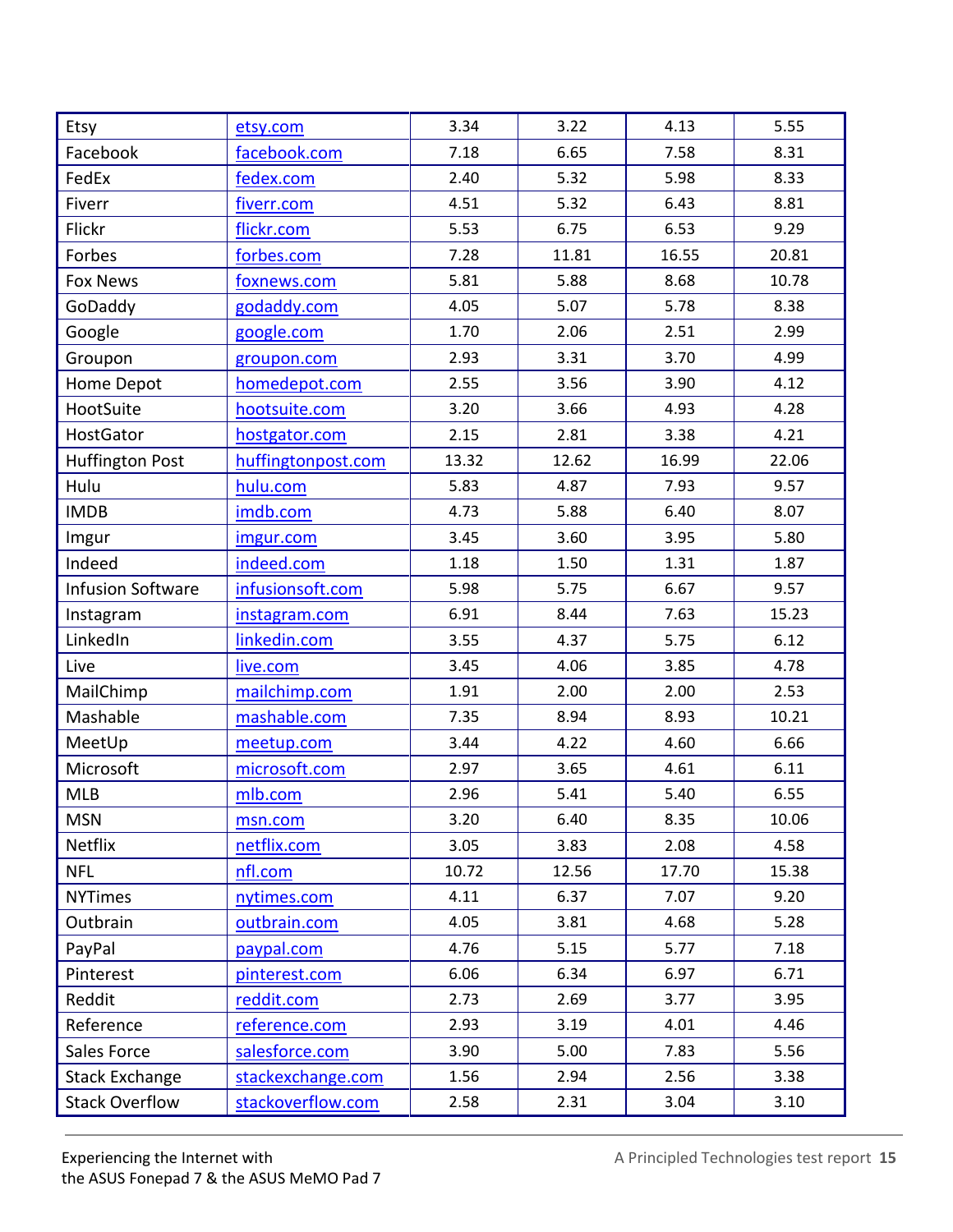| StumbleUpon             | stumbleupon.com     | 3.18  | 3.03  | 4.09  | 4.48  |
|-------------------------|---------------------|-------|-------|-------|-------|
| Target                  | target.com          | 3.83  | 4.31  | 5.19  | 5.90  |
| <b>Theme Forest</b>     | themeforest.net     | 2.85  | 2.94  | 3.64  | 4.09  |
| <b>TMZ</b>              | tmz.com             | 15.63 | 18.46 | 25.60 | 30.66 |
| <b>Trip Advisor</b>     | tripadvisor.com     | 5.76  | 6.22  | 8.41  | 9.91  |
| Trulia                  | trulia.com          | 2.98  | 4.56  | 4.00  | 5.33  |
| Tumblr                  | tumblr.com          | 6.73  | 7.47  | 8.69  | 10.48 |
| Twitter                 | twitter.com         | 5.60  | 5.25  | 6.20  | 7.67  |
| <b>UPS</b>              | ups.com             | 3.26  | 3.78  | 4.49  | 5.74  |
| <b>USA Today</b>        | usatoday.com        | 2.70  | 4.54  | 4.06  | 6.09  |
| <b>USPS</b>             | usps.com            | 0.83  | 1.29  | 1.17  | 1.54  |
| <b>Verizon Wireless</b> | verizonwireless.com | 6.88  | 8.10  | 8.41  | 12.73 |
| Vimeo                   | vimeo.com           | 6.06  | 5.29  | 5.99  | 6.96  |
| W3Schools               | w3schools.com       | 1.50  | 2.00  | 2.18  | 2.88  |
| Wal-Mart                | walmart.com         | 7.53  | 8.45  | 10.64 | 14.09 |
| Wall Street Journal     | wsj.com             | 10.58 | 17.00 | 14.87 | 18.34 |
| <b>Washington Post</b>  | washingtonpost.com  | 9.57  | 14.69 | 17.90 | 20.76 |
| Weather                 | weather.com         | 4.80  | 7.75  | 6.37  | 8.92  |
| <b>Wells Fargo</b>      | wellsfargo.com      | 3.15  | 3.90  | 3.27  | 4.94  |
| Wikia                   | wikia.com           | 5.69  | 7.44  | 9.17  | 11.45 |
| WikiHow                 | wikihow.com         | 2.80  | 4.09  | 4.04  | 9.43  |
| Wikipedia               | wikipedia.org       | 1.30  | 1.56  | 1.60  | 2.10  |
| Wordpress               | wordpress.com       | 2.41  | 2.28  | 2.72  | 3.66  |
| Yahoo                   | yahoo.com           | 3.90  | 3.84  | 8.03  | 5.24  |
| Yelp                    | yelp.com            | 2.43  | 1.72  | 3.37  | 3.93  |
| YouTube                 | youtube.com         | 2.53  | 3.00  | 3.53  | 4.00  |
| Zedo                    | zedo.com            | 6.23  | 6.97  | 8.01  | 9.91  |
| Zillow                  | zillow.com          | 3.50  | 5.37  | 7.41  | 8.25  |

**Figure 6: Load times of each Web site for tested devices.**